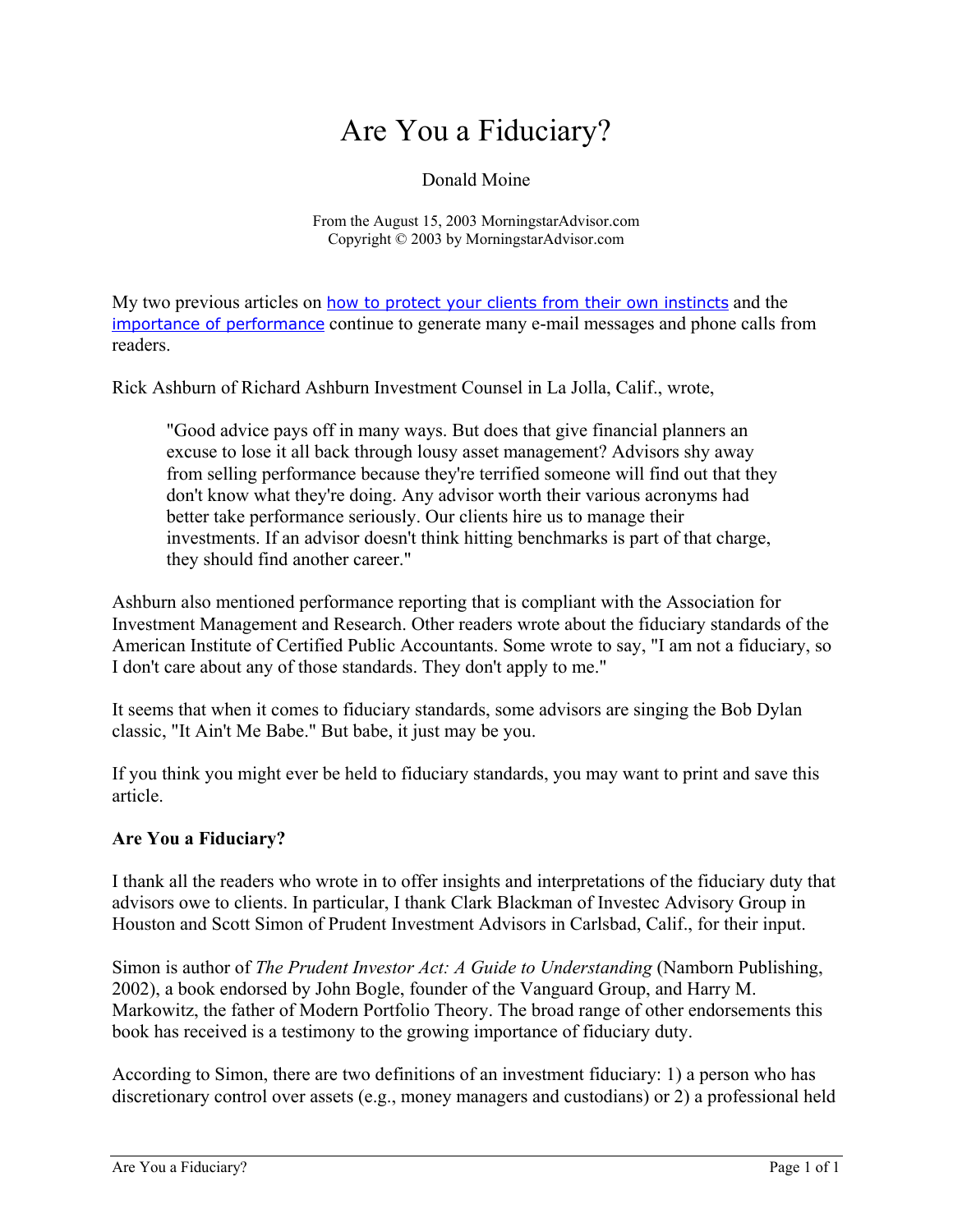in a capacity of trust and who renders investment advice (e.g., investment consultants). You may be surprised to learn that you do *not* need to have discretionary control over client assets to be deemed a fiduciary.

A fiduciary must *always* do what is in the client's best interest (even if it is not in his or her own best interest). Therefore, it may be a breach of fiduciary duty to recommend a S&P 500 mutual fund with a 5% load when you know of a fund with an equivalent track record that is no-load and has low annual expenses.

Further, as a fiduciary, it is not enough to simply do what is in your client's best interest. As a fiduciary, you must be able to prove in court that you have done what a "prudent man" (or a prudent person) would have done in that situation.

Much of my work over the past 20 years has been centered on helping financial advisors build dream practices. For some, that dream has meant multimillion-dollar practices. From my work as an expert witness in court, I have learned that it is one thing for an advisor to make several million dollars. It is another thing for an advisor to protect him- or herself enough to keep it. The purpose of this article is to show you *how to keep it*. A big part of that involves understanding and fulfilling your fiduciary duties.

Who is a fiduciary? Probably most readers of this column. Many of you are CFP® licensees. Fiduciary expert Simon states that "a CFP is a fiduciary and must put the interests of its clients ahead of its own." A number of rules in the Code of Ethics and Professional Responsibility issued by the Certified Financial Planner Board of Standards defines the fiduciary status of a Certified Financial Planner®. Rule 103(e): "A [CFP®] who takes custody of all or any part of a client's assets for investment purposes, shall do so with the care required of a fiduciary;" Rule 201: "A [CFP®] shall exercise reasonable and prudent professional judgment in providing professional services;" and Rule 202: "A financial planning practitioner shall act in the interest of the client."

## **A CFA Is Also a Fiduciary**

The AIMR grants the Chartered Financial Analyst designation. The AIMR Code of Ethics and Standards of Professional Conduct, under the header, "Relationships with and responsibilities to clients and prospects," states:

"Fiduciary duties. In relationships with clients, members shall use particular care in determining applicable fiduciary duty and shall comply with such duty as to those persons and interests to whom the duty is owed. Members must act for the benefit of their clients and place their clients' interests before their own."

## **Others Who Could be Deemed Fiduciaries**

According to Simon, an insurance agent who sells a life insurance policy to a fiduciary for a trust may be deemed a fiduciary. If the policy then underperforms relative to its original projections,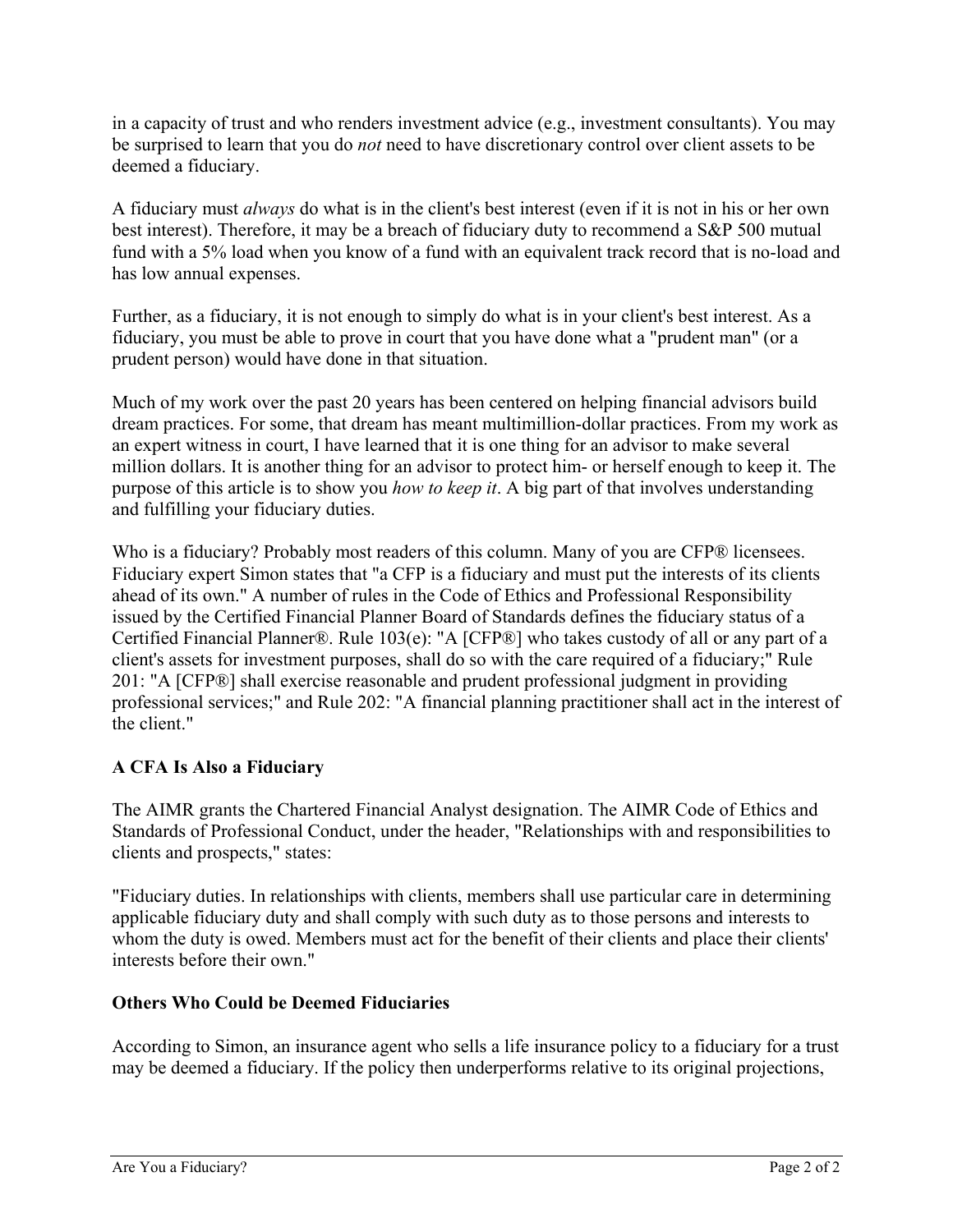the insurance agent may be held liable for breach of fiduciary duty. In this climate, it seems that almost anyone rendering investment advice could be deemed a fiduciary.

It is well-known that all RIAs are fiduciaries. Some major brokerage firms forbid their representatives from becoming RIAs because they do not want representatives to have the fiduciary responsibilities that come with being one. Could a Series 7 representative who is not a RIA be deemed a fiduciary?

I posed this question to Simon, and he answered, "Absolutely! Under California case law, stockbrokers owe a fiduciary duty to their clients. (*Twomey v. Mitchum, Jones & Templeton* (1968) 262 Cal.App.2d 690.) The relationship between a broker and principal is fiduciary in nature and imposes on the broker the duty of acting in the highest good faith toward the principal, which duty embraces the obligation to render a full and fair disclosure to the principal of all facts which materially affect his rights and interests. When there is a duty to disclose, the disclosure must be full and complete and any material concealment or misrepresentation amounts to fraud." (*Hobbs v. Bateman Eichler Hill & Richards* (1985) 164 Cal.App.3d 174.)

But what if the client is sophisticated? Are you relieved of this fiduciary burden? No. The relationship between a stockbroker and his customer is fiduciary in nature and the duty is owed to a customer who is both sophisticated and unsophisticated, according to *Duffy v. Cavalier* (1989) 215 Cal.App.3d 1517.

Moreover, the NASD holds that stockbrokers are fiduciaries--if for no other reason than because of the fiduciary duty to "know your customer." This requires knowing everything relevant about the customer's account, including the amount that the customer is willing to "lose" in his or her account. In addition, if the customer believed that he or she was making money, but the stockbroker knew that the client was losing money, the stockbroker would have a duty to inform the customer.

In addition, fiduciary duty (even for a Series 7 representative) requires a full and complete accounting to the customer. Fiduciary duty requires disclosure of all relevant facts about the customer's account. Fiduciary duty requires learning everything relevant to the customer's account and his or her risk tolerance and then rendering appropriate advice.

## **Advice vs. Education**

Some readers of this column have written in to state that they only provide "education" and do not render "advice." This could be a crucial distinction. Under the Employee Retirement Income Security Act (ERISA), whenever an investment professional is deemed to be giving investment "advice" as opposed to providing investment "education," he or she attains fiduciary status.

How can you make the distinction? According to Simon, it is education to describe the attributes of asset classes. But when recommendations are made as to what particular asset classes to invest in, you are rendering advice.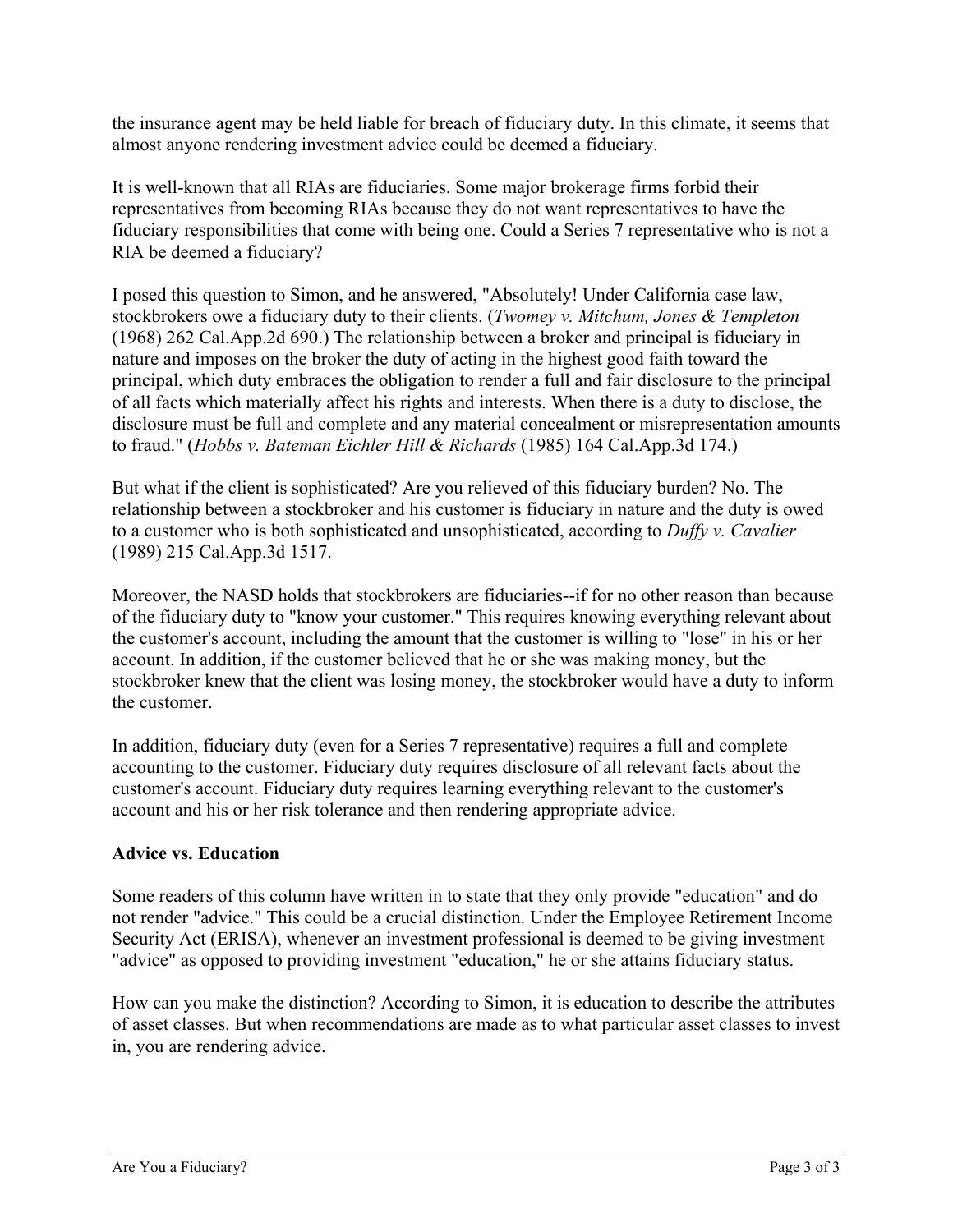If you call yourself a "trusted advisor" or a "financial advisor," you cannot claim you are merely providing education or merely clearing transactions. The first key word here is "advisor." The second is "trusted." If you use the words "trusted," "trust," or "advisor" in any of your ads, brochures, seminars, or on your Web site, you have probably entered into a fiduciary relationship with your clients. Review the two definitions of "fiduciary" given above.

## **The Good News**

The good news is that you do *not* have to outperform the market to fulfill your fiduciary responsibilities. You do not have to make your clients rich to fulfill your fiduciary responsibilities. This is a crucial point that is often overlooked in all of the articles and books on fiduciary responsibility.

According to Simon, evidence of a breach of fiduciary duty is often based on whether or not the investment advisor has a rational investment process in place. He says that "prudence is determined by *fiduciary conduct not portfolio performance*." That is, prudence is determined not by actual portfolio results, but by the soundness of the decision-making that led to those results.

More good news: The fact that a portfolio declined in value has no bearing on whether the investment conduct of the fiduciary was prudent or imprudent. An advisor and his or her clients could have made a fortune by investing solely in Internet and high-technology stocks in 1998 and 1999. Were those prudently designed portfolios? No.

However, remember that it is usually poor performance of a portfolio that triggers lawsuits. If your clients have lost a significant amount of money over the past three years, make certain that you can defend and explain your investment process. Simon explains, "If you cannot adequately defend your investment process, investment performance is *then* used in affixing damages."

Further, you cannot blame the poor performance of your investment recommendations on "the market" or on the "unpredictability" of the market. Simon says, "It is impermissible to find a fiduciary prudent solely because he claims the declines in the value of the stock market during 2000, 2001, and 2002 were unpredictable."

If the weatherman says it will be sunny and warm on the day of our outdoor wedding and if it rains all over us, some people will blame the weatherman. Certain investors behave in the same way. It is essential that you create realistic expectations.

More good news: You can use risk-management techniques to protect your clients' portfolios and to protect your practice. According to Simon, these techniques include basic diversification, collars (selling calls and buying puts), and stop-loss orders. Simon says that such defensive techniques are in accord with prudent fiduciary investing and are an "antidote to uncertainty." Focusing on investments just because you think they will outperform is asking for trouble. "Portfolio investments are imprudent per se if the sole justification for making them is the potential for higher returns," Simon says.

## **The Problem with High-Commission Products**